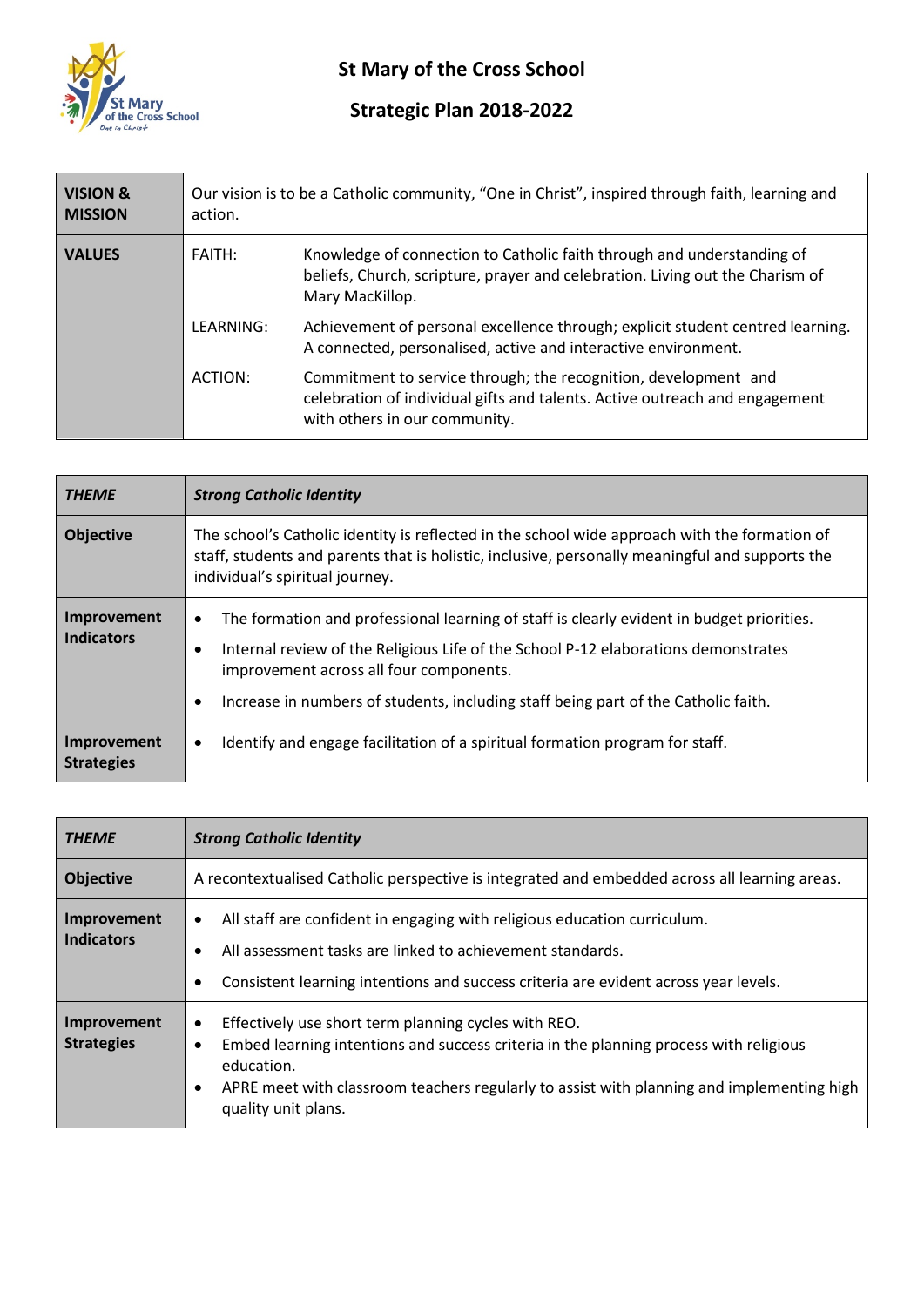| <b>THEME</b>                     | <b>Strong Catholic Identity</b>                                                                                                                                                                                     |  |
|----------------------------------|---------------------------------------------------------------------------------------------------------------------------------------------------------------------------------------------------------------------|--|
| <b>Objective</b>                 | The school is a cohesive community where all cultures, faiths and religions are acknowledged<br>and valued.                                                                                                         |  |
| Improvement<br><b>Indicators</b> | Student-led events recognise special celebrations for other religions and cultures.<br>$\bullet$<br>Staff lead and acknowledge cultural days across the year important to Indigenous Culture<br>and other cultures. |  |
| Improvement<br><b>Strategies</b> | Identify opportunities and plan celebrations of special events for all religions and cultures.<br>$\bullet$                                                                                                         |  |

| <b>THEME</b>                            | <b>Strong Catholic Identity</b>                                                                                                                                                                                                                                                                                                                                                                                                    |
|-----------------------------------------|------------------------------------------------------------------------------------------------------------------------------------------------------------------------------------------------------------------------------------------------------------------------------------------------------------------------------------------------------------------------------------------------------------------------------------|
| <b>Objective</b>                        | The school community shares a deep understanding of a contemporary, recontextualised<br>Catholic world view.                                                                                                                                                                                                                                                                                                                       |
| <b>Improvement</b><br><b>Indicators</b> | Teachers and parents have a common understanding on how Catholic identity is expressed<br>٠<br>through the school's mission practices and shared liturgies.                                                                                                                                                                                                                                                                        |
|                                         | Enhanced teacher competency and confidence in theological understanding through<br>$\bullet$<br>Professional Development.                                                                                                                                                                                                                                                                                                          |
|                                         | The Catholic Christian identity of the school is directly reflected in comprehensive and well<br>established induction and orientation processes for all new staff.                                                                                                                                                                                                                                                                |
| Improvement<br><b>Strategies</b>        | Professional learning to deepen teachers' theological knowledge and its application in a<br>$\bullet$<br>diverse religious and cultural school community, including being part of the Catching Fire<br>programme.<br>Deepen parents knowledge and understanding of the Catholic world view.<br>٠<br>Develop policies and processes on student and staff wellbeing reflecting a Catholic<br>٠<br>understanding of the human person. |

| <b>THEME</b>                     | <b>Excellent Learning and Teaching</b>                                                                                                                                                                             |  |
|----------------------------------|--------------------------------------------------------------------------------------------------------------------------------------------------------------------------------------------------------------------|--|
| <b>Objective</b>                 | All teachers and school leaders identify and utilise highly effective evidence based teaching<br>strategies to improve learning outcomes for all students from the BCE model of pedagogy.                          |  |
| Improvement<br><b>Indicators</b> | Brisbane Catholic Education Learning and Teaching Framework and Model of Pedagogy are<br>٠<br>adopted school wide.                                                                                                 |  |
|                                  | Educational adjustments are used in curriculum planning and implementation on school<br>based performa.                                                                                                            |  |
|                                  | Systematic and consistent use of the three high yield strategies: data walls, review and<br>response and learning walks and talks.                                                                                 |  |
|                                  | In-depth staff discussions of achievement data and of strategies for the continuous<br>improvement of student outcomes.                                                                                            |  |
| Improvement<br><b>Strategies</b> | Explicit expectations with curriculum planning with follow up by the leadership team and<br>planning on the portal.<br>Implementation of a coaching model focussed on the teaching of guided reading.<br>$\bullet$ |  |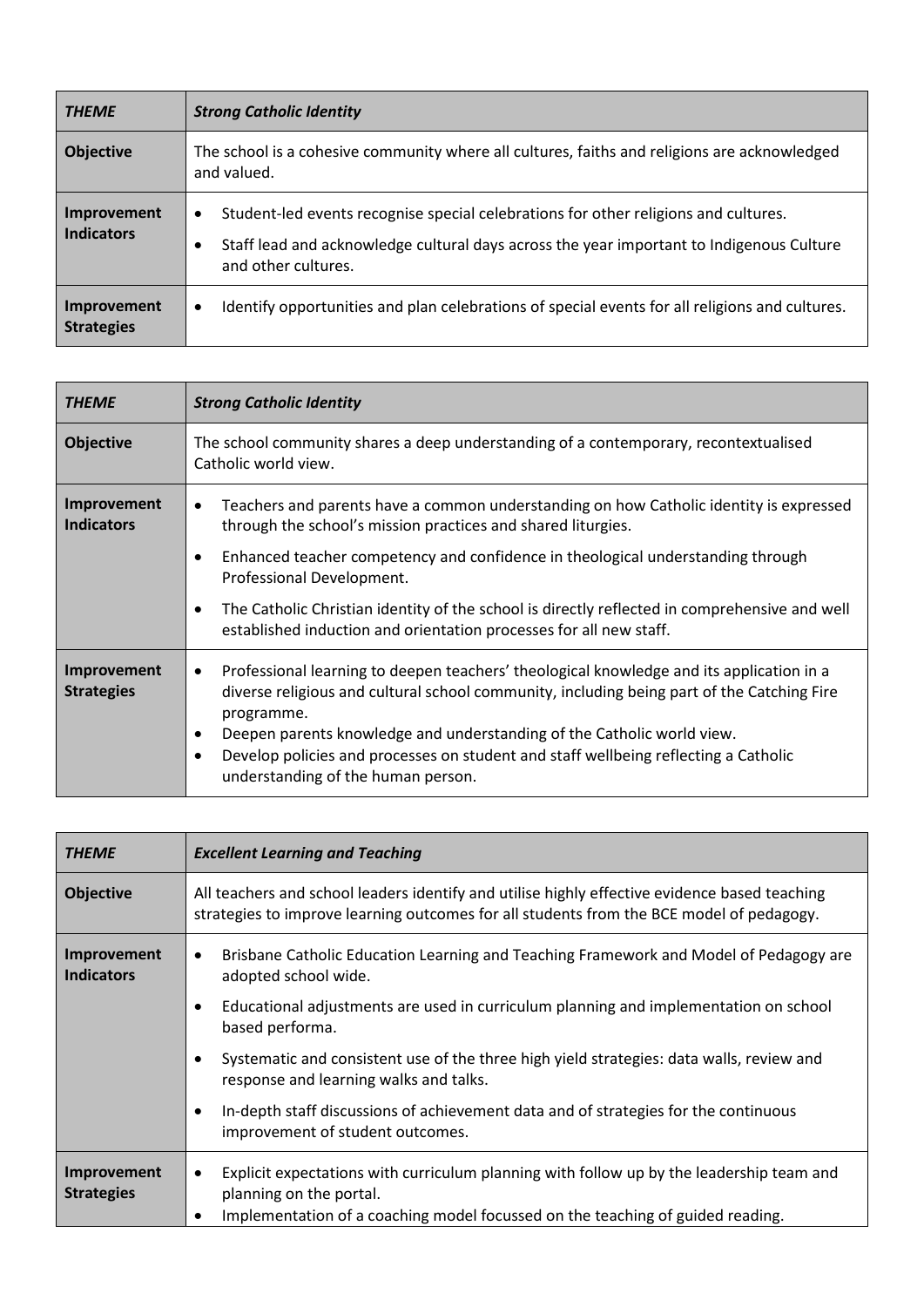| Develop an annual school wide plan for the implementation of the Disposition of Learning     |
|----------------------------------------------------------------------------------------------|
| and Strategies of Learning.                                                                  |
| Staff professional development with effective and efficient skills utilising the BI tool and |
| data upload.                                                                                 |

| <b>THEME</b>                     | <b>Excellent Learning and Teaching</b>                                                                                                                                                                                                                               |  |
|----------------------------------|----------------------------------------------------------------------------------------------------------------------------------------------------------------------------------------------------------------------------------------------------------------------|--|
| <b>Objective</b>                 | Each student achieves their potential through effectively embedded literacy strategies.                                                                                                                                                                              |  |
| Improvement<br><b>Indicators</b> | 85% of all Prep students are reading at PM level 5 or higher.<br>$\bullet$<br>80% of all Year 1 students are reading at PM level 14 or higher.<br>٠<br>85% of all Year 2 students are reading at PM level 22 or higher.                                              |  |
| Improvement<br><b>Strategies</b> | Professional learning for teachers to build capacity with teaching phonics in context and<br>$\bullet$<br>literacy streaming.<br>Maintaining and utilising data walls to monitor student progress to inform supportive<br>strategies along with review and response. |  |

| <b>THEME</b>                     | <b>Excellent Learning and Teaching</b>                                                                                                                                                |  |
|----------------------------------|---------------------------------------------------------------------------------------------------------------------------------------------------------------------------------------|--|
| <b>Objective</b>                 | The school community focuses on wellbeing for each student to provide a safe and respectful<br>environment.                                                                           |  |
| Improvement<br><b>Indicators</b> | Reduction in SBSS incidents recorded.<br>٠<br>Staff and students use a common language for managing resilience our social and<br>٠<br>emotional programme bounce back.                |  |
| Improvement<br><b>Strategies</b> | Implement a fortnightly buddies program focused on social and emotional student<br>$\bullet$<br>capabilities.<br>Review SBSS data to support individual Behaviour Support Plans.<br>٠ |  |

| <b>THEME</b>                     | <b>Excellent Learning and Teaching</b>                                                                                                                                                                                                                                                                                                                                                                                                                                                                                                                                              |
|----------------------------------|-------------------------------------------------------------------------------------------------------------------------------------------------------------------------------------------------------------------------------------------------------------------------------------------------------------------------------------------------------------------------------------------------------------------------------------------------------------------------------------------------------------------------------------------------------------------------------------|
| <b>Objective</b>                 | The school maximises learning potential with strong parent and community partnerships to<br>support each child and their learning.                                                                                                                                                                                                                                                                                                                                                                                                                                                  |
| Improvement<br><b>Indicators</b> | Increased attendance rate at parent teacher interviews.<br>٠<br>30% families engaged in parent information sessions.<br>Parent information nights about education.                                                                                                                                                                                                                                                                                                                                                                                                                  |
| Improvement<br><b>Strategies</b> | Early engagement with students and parents to identify and respond to student learning<br>٠<br>needs.<br>Connect with allied health services to support student learning needs.<br>٠<br>Establish a network of community organisations to support and assist families.<br>٠<br>Collaborate and share information across learning settings.<br>٠<br>Use strategic partnerships to deliver innovative and agile solutions to complex issues.<br>٠<br>Collaborate with parents to deliver the Ready for Learning program to ensure students are<br>actively engaged in their learning. |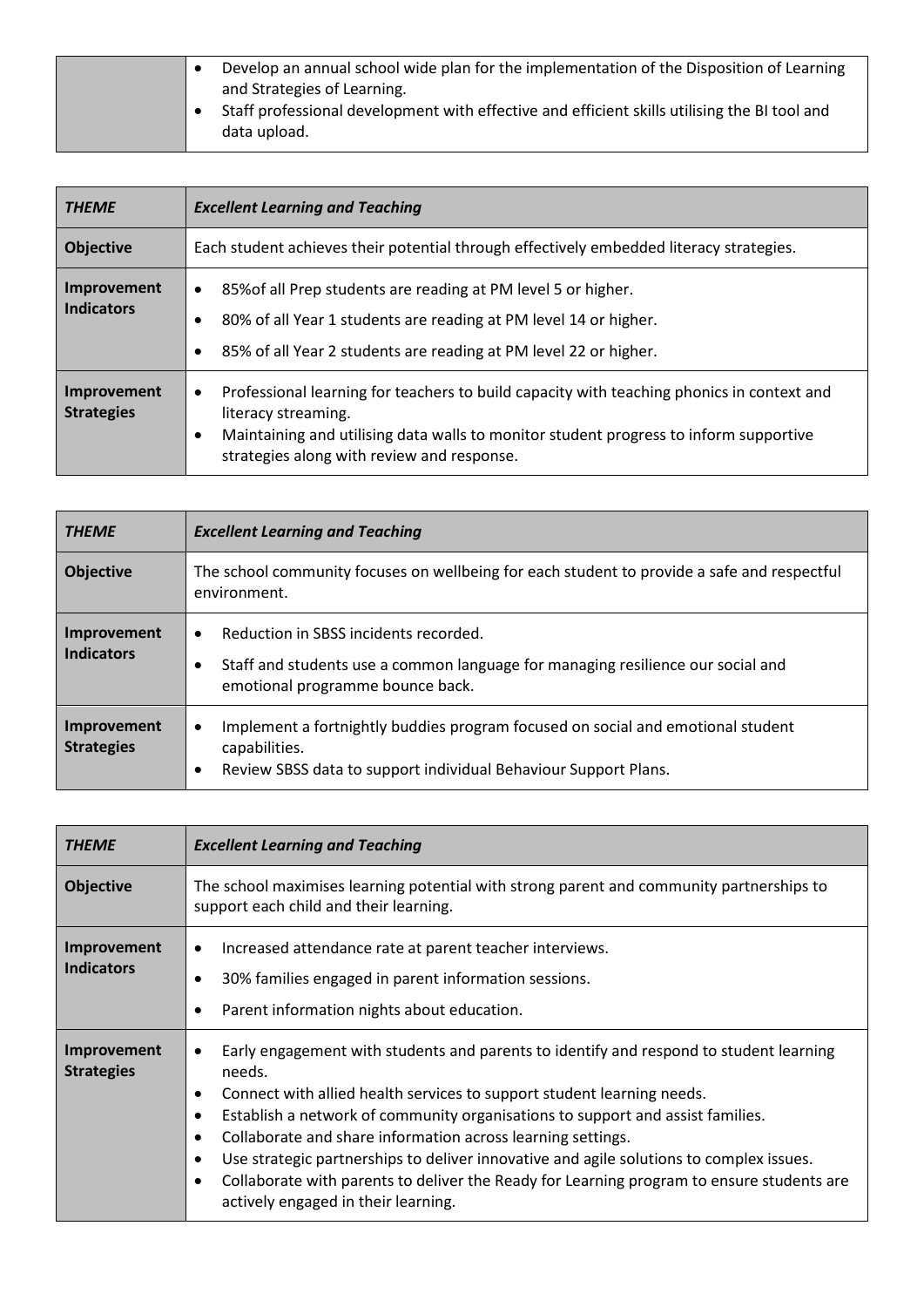| <b>THEME</b>                     | <b>Building a Sustainable Future</b>                                                                                                                |  |
|----------------------------------|-----------------------------------------------------------------------------------------------------------------------------------------------------|--|
| <b>Objective</b>                 | Technology is optimised to support teaching, learning, collaboration and decision making<br>conscious of NAPLAN online.                             |  |
| Improvement<br><b>Indicators</b> | Technology skills.<br>٠<br>Expenditure on technology resources is increased across school.<br>٠                                                     |  |
| Improvement<br><b>Strategies</b> | Conduct ICT professional learning with Apple Education.<br>$\bullet$<br>Employ a technology teacher.<br>Move towards a one-to-one device programme. |  |

| <b>THEME</b>                            | <b>Building a Sustainable Future</b>                                                                                                                                                                                                                      |  |
|-----------------------------------------|-----------------------------------------------------------------------------------------------------------------------------------------------------------------------------------------------------------------------------------------------------------|--|
| <b>Objective</b>                        | A consistent approach to the continuous improvement of the health and safety culture in the<br>school.                                                                                                                                                    |  |
| Improvement<br><b>Indicators</b>        | All staff complete the Code of Conduct training.<br>٠<br>All staff complete the Work Health and Safety Awareness training.<br>Grounds and maintenance staff complete all BCE training programs.<br>An increase in safety conversations using BCE devices. |  |
| <b>Improvement</b><br><b>Strategies</b> | The leadership team model safety leadership behaviours.<br>٠<br>The leadership team actively initiate and participate in safety conversations.<br>٠                                                                                                       |  |

| <b>THEME</b>                     | <b>Building a Sustainable Future</b>                                                                                                                                                                                                                    |
|----------------------------------|---------------------------------------------------------------------------------------------------------------------------------------------------------------------------------------------------------------------------------------------------------|
| <b>Objective</b>                 | Collaborative and sustainable environmental practises enhance the culture or wellbeing and<br>stewardship in the school community.                                                                                                                      |
| Improvement<br><b>Indicators</b> | Student, family and local partnerships are engaged with school active travel on special days.<br>٠                                                                                                                                                      |
| Improvement<br><b>Strategies</b> | Plan, communicate and promote active school travel opportunities on special days.<br>٠<br>Engage external consultants to develop a School Energy Reduction and Management Plan.<br>Implement the recommendations and review our solar use and planning. |

| <b>THEME</b>                     | <b>Building a Sustainable Future</b>                                                                                                                            |
|----------------------------------|-----------------------------------------------------------------------------------------------------------------------------------------------------------------|
| <b>Objective</b>                 | The school culture focuses on teachers as learners to grow engagement, progress, achievement<br>and wellbeing for each student.                                 |
| Improvement<br><b>Indicators</b> | All teachers' professional lear ning plans align with the school's strategic plan and the AITSL<br>$\bullet$<br>Australian Professional Standards for Teachers. |
|                                  | All teachers have a high level of pedagogical knowledge and skill based on the BCE high<br>٠<br>yield strategy.                                                 |